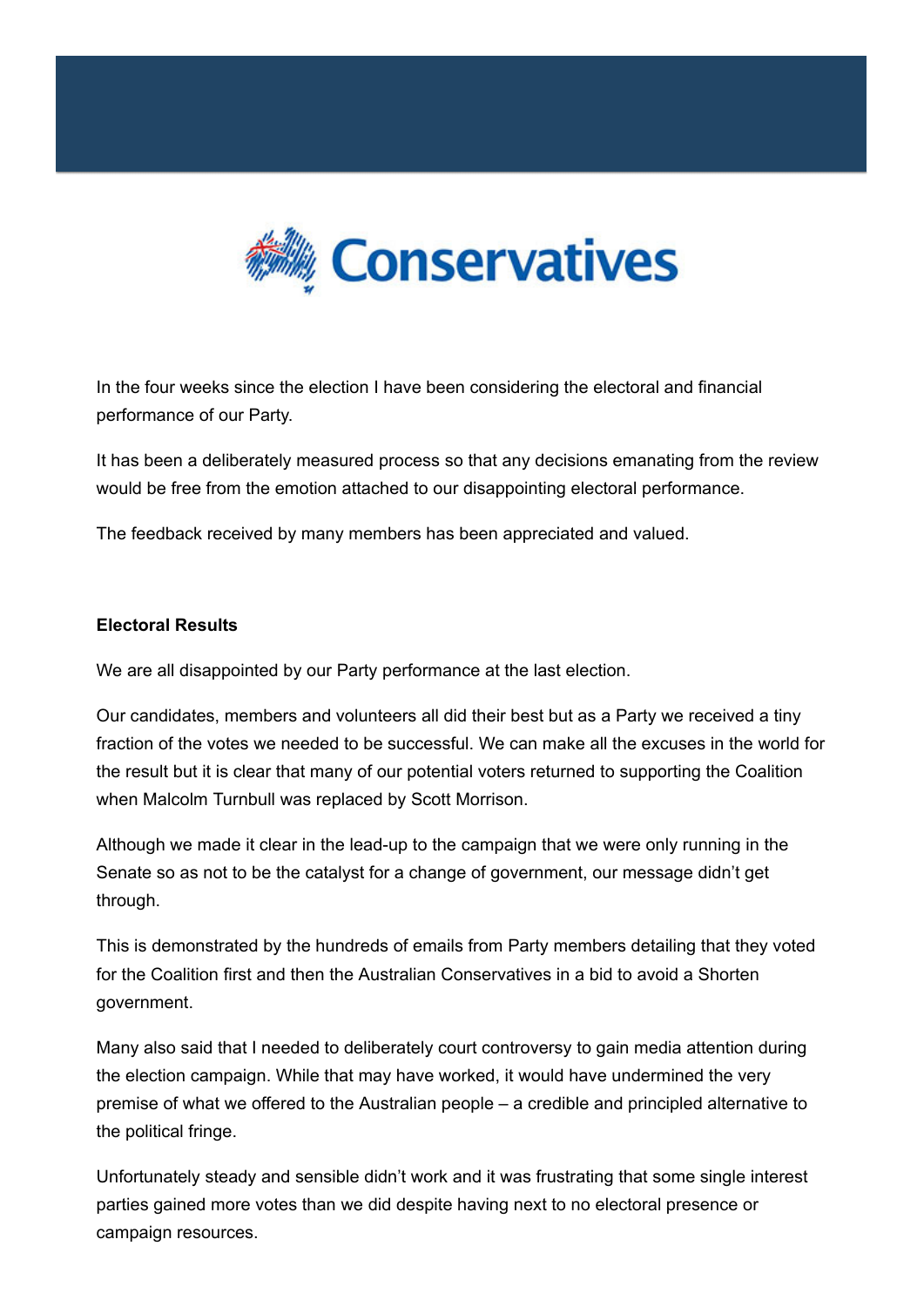However, some solace can be found in the fact we never compromised on our principles in pursuit of political sugar hits.

## **Party Administration**

Over the past two years, we have worked hard to run a professional Party to ensure full compliance with electoral law and establish a firm foundation.

Our administrative team has done a first-rate job handling nearly 200,000 individual emails, processing tens of thousands of individual donations and assisting in election preparation.

For a small team they have worked incredibly hard and done an amazing job.

Many more people have contributed through volunteering their time and energy to give our Party the best chance of success.

It is important to note that our State Directors and campaign teams have operated in an entirely voluntary capacity with each doing what they can, when they can. My sincere gratitude and appreciation for their efforts cannot be overstated.

The Party invested considerable amounts of money to provide arguably the best campaign, communication and database technology available to give us a professional political edge. While some of these resources were ultimately underutilised or not as effective as anticipated, all our members had access to these state of the art political resources.

None of this could have been provided without the financial generosity of our members and supporters.

So many chipped in whatever they could to support our electoral efforts but regrettably the level of investment needed to maintain our existing personnel, facilities and technology is no longer sustainable.

The Party's remaining resources are now being utilised to finalise existing financial obligations prior to 30 June 2019.

## **The Future**

When I started the Australian Conservatives in February 2017 the times were very different.

Malcolm Turnbull was leading a Labor-lite Coalition into political oblivion. As they abandoned their supporter base in pursuit of green-left policies, major party politics became an echo chamber rather than a battle of ideas.

The fact that over 22,000 people formally joined the Australian Conservatives in our first year